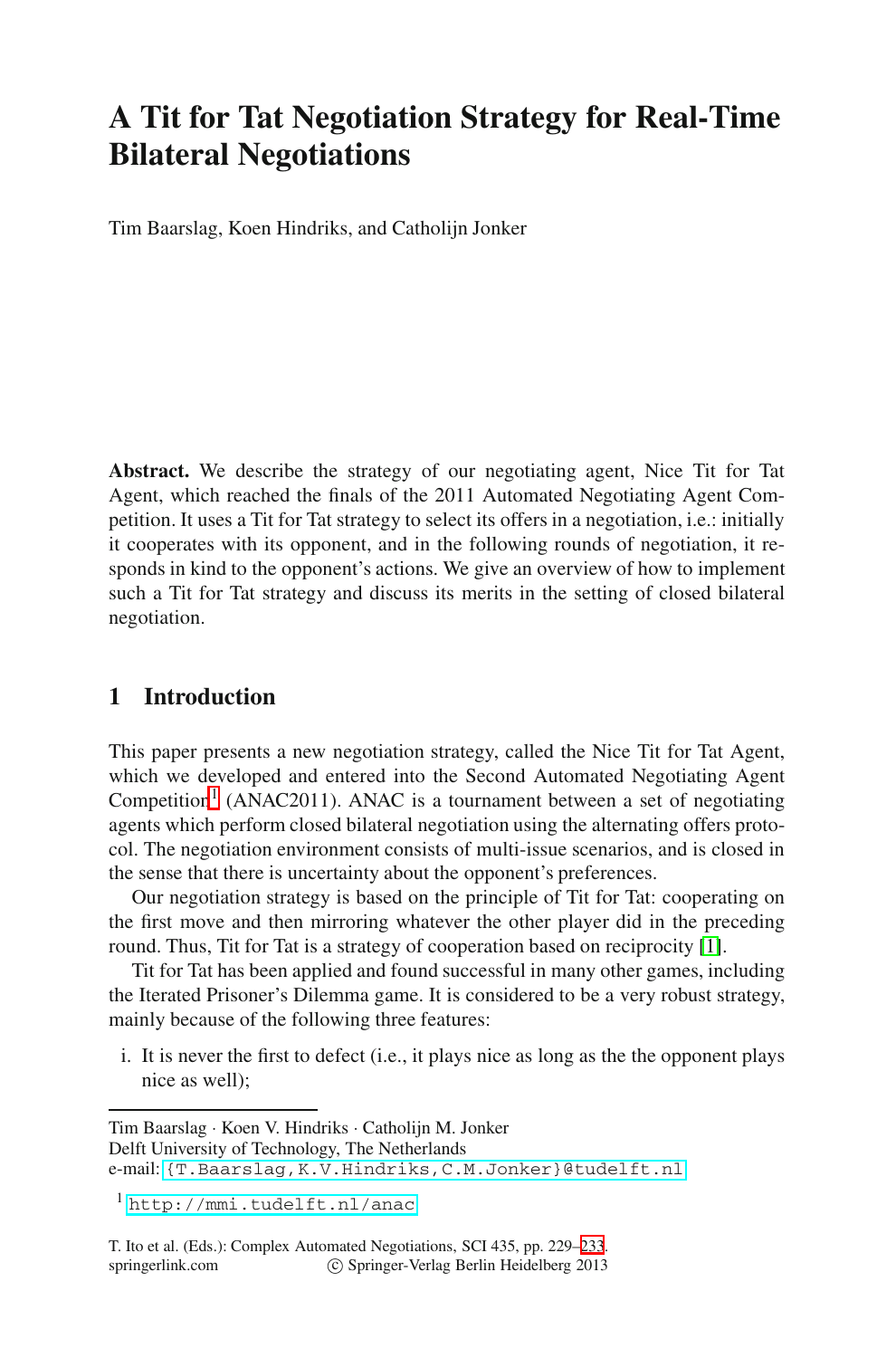ii. It can be provoked into retaliation by a defection of the opponent;

iii. However, it is forgiving after just one act of retaliation.

In this paper, we discuss how to implement such a Tit for Tat strategy in the setting of closed bilateral negotiation.

#### **2 A Tit for Tat Negotiation Strategy**

We first give a broad overview of the Tit for Tat negotiation strategy. The ideas behind and details of implementation are given below.

The Nice Tit for Tat agent plays a tit for tat strategy with respect to its own utility. The agent will initially cooperate, then respond in kind to the opponent's previous action, while aiming for the Nash point of the negotiation scenario. After each move by the opponent, it updates its Bayesian opponent model to make sure it responds with a nice move to a concession by the opponent.

# *2.1 Four Ways of Repaying the Favor*

When implementing a Tit for Tat strategy, the first question that needs answering is: in what way should an agent reciprocate? In closed bilateral negotiation, there are two utility functions in play, one of which is unknown to the other agent. Therefore, there are two different actions from the opponent that could be considered 'nice':

- i. The opponent concedes according to its own utility function;
- ii. The opponent offers more utility to the agent, according to the agent's utility function.

Both actions can be reciprocated by the agent by again choosing one of the two options. Therefore, there are four different ways for a Tit for Tat agent to reciprocate (see Fig. 1).

For the Tit For Tat agent, we have elected to reciprocate according to the agent's own utility function. That is, when the opponent makes a bid that is better for the agent, in return, the agent will produce a bid of lower utility for itself. There is a good reason to do so: the agent's own utility function is known to the agent. The other three ways to reciprocate depend on the utility information provided by an opponent model, which is inherently unreliable.

#### *2.2 Reciprocating and Making Nice Moves*

The basic idea of the Tit for Tat strategy is to reciprocate in terms of the agent's own utility as described in Sec 2.1, but it also takes into account the utility of its opponent. To do so, it constructs an opponent model using Bayesian learning [4, 5].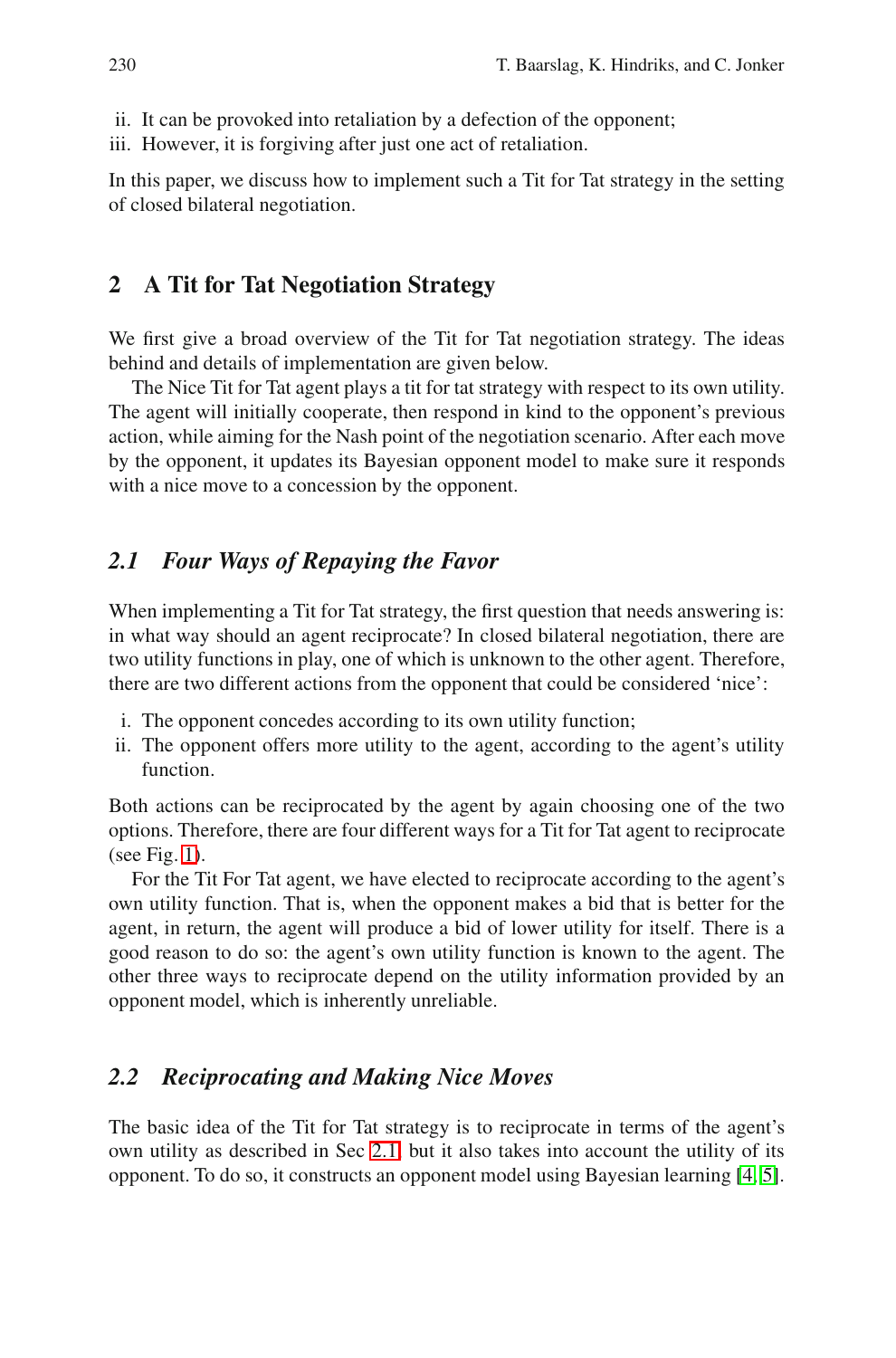

**Fig. 1** Four different ways to reciprocate

Using this opponent model, a naive implementation of the Tit for Tat strategy would go as follows:

- i. Measure the opponent's concession in terms of the agent's own utility function;
- ii. Mirror this bid as described in Sec 2.1, sacrificing the same amount as is offered by the opponent;
- iii. Make the offer as attractive as possible for the opponent using the Bayesian opponent model.

However, this implementation would lead to an agent strategy that is far too nice: if the opponent yields  $\frac{1}{2}$  utility to the agent, then it would respond in kind by sacrificing the same amount. In other words: the agent would be satisfied with deals of  $\frac{1}{2}$  utility. Given that many domains of ANAC have win–win outcomes with utilities much higher than that, this is clearly a suboptimal approach.

Therefore, in our version of the agent, it generally aims for more than half, depending on the negotiation scenario. Instead, it uses the opponent model to make an estimate of the location of the *Nash point* of the negotiation scenario, and then aims for this outcome (see Fig. 2). For example: if the opponent has made an offer that is 70% on the way to the Nash point, the agent will respond in kind by approaching from the other side, making an offer that is 30% away from the Nash point.

# *2.3 Acceptance Strategy*

The preceding sections focused on the bidding strategy of the Tit for Tat agent. However, there is a second component of a negotiator's strategy that can also highly influence the outcome of a negotiation, namely its acceptance strategy. In [2], several acceptance conditions are defined that are designed to perform well in conjunction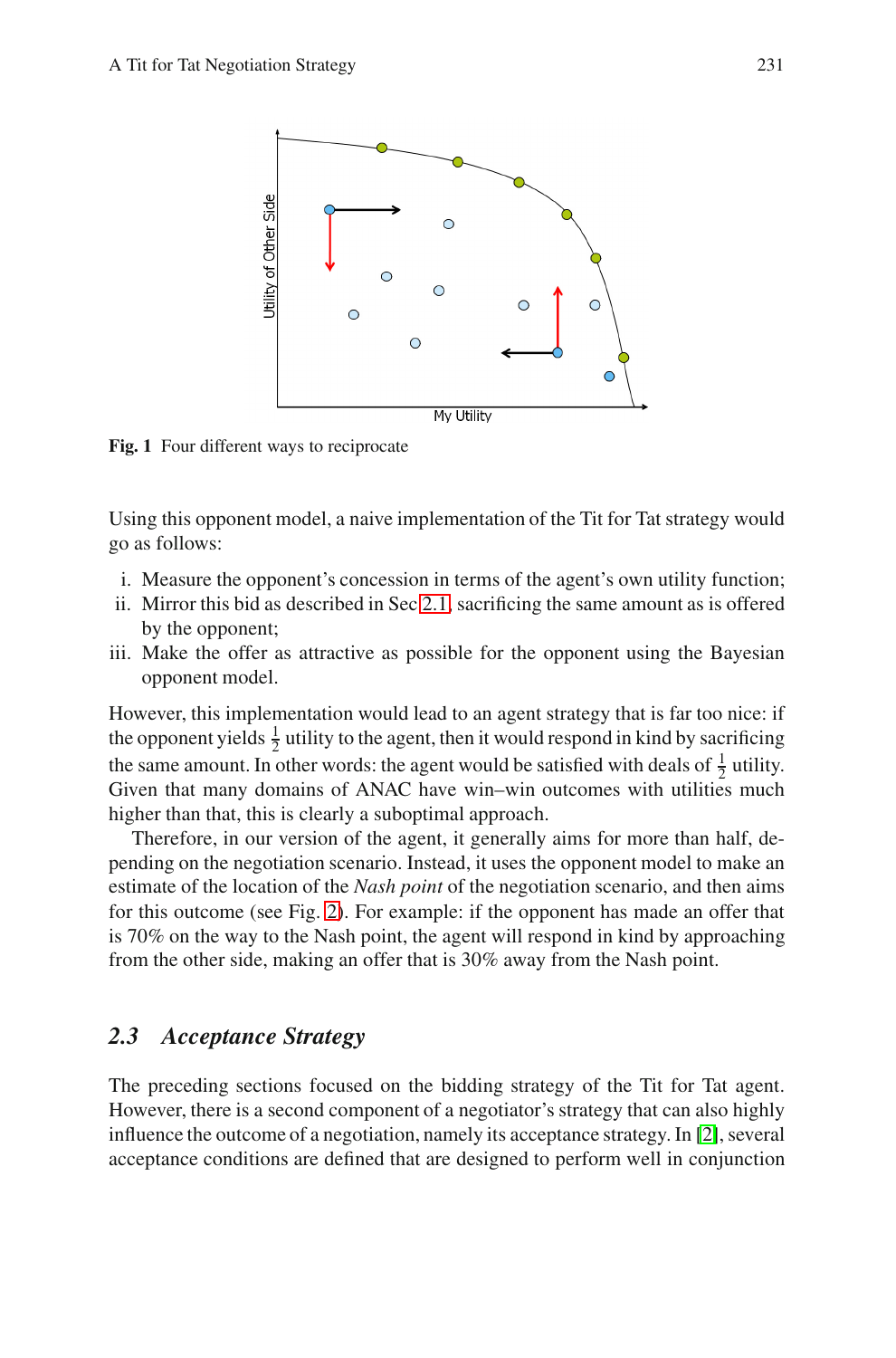

**Fig. 2** The four steps taken by the Tit for Tat bidding strategy to determine the next offer

with an arbitrary bidding strategy. The Nice Tit for Tat agent is equipped with a particular type of acceptance condition called AC<sub>combi</sub>, which the paper shows to work better than the majority of more simple generic conditions.

The basic idea behind  $AC_{\text{combi}}$  is as follows: in case the bidding strategy plans to propose a deal that is worse than the opponent's offer, it has reached a consensus with the opponent and thus accepts the offer. However, if there still exists a gap between the two offers and time is short,  $AC_{\text{combi}}$  waits for an offer that is not expected to improve in the remaining time.

#### **3 Conclusion and Future Work**

In this paper, we have provided an overview of the strategy of the Nice Tit for Tat Agent, which has participated in the finals of the ANAC2011 competition.

We have designed a new negotiation strategy based on the well-known Tit for Tat principle. We have covered both the procedure that our agent follows to select a bid that reciprocates the play by its opponent, and the way it chooses to accept a certain negotiation outcome.

As has been found in post-tournament analysis of the ANAC results [3], the Tit for Tat agent was the only agent in the tournament to match the behavior of the opponent (which is to be expected). This means it plays tough against hardheaded negotiators, but it also means it plays nice against strategies that concede easily. It is observed in the paper that this approach might not be as successful in negotiation as in some other games, because it does not exploit the conceding strategies enough to reach the top rankings. More research is required to find this delicate balance between cooperative and competitive behavior of a negotiating agent.